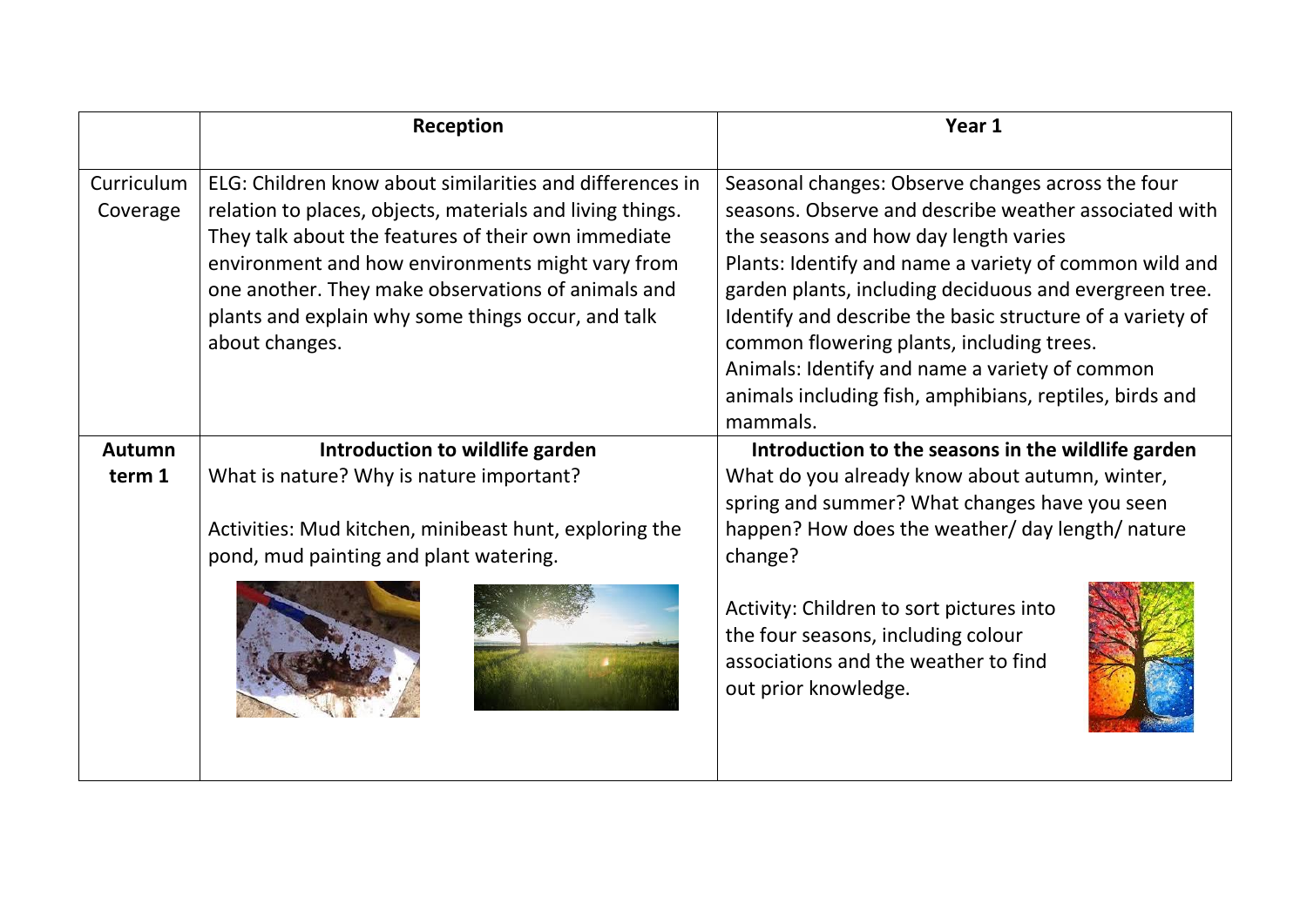| <b>Autumn</b>     | Y1 & 2 - planting of spring bulbs to watch grow and use for dissection in summer term science lessons. |                                                                                                 |  |
|-------------------|--------------------------------------------------------------------------------------------------------|-------------------------------------------------------------------------------------------------|--|
| term <sub>2</sub> |                                                                                                        |                                                                                                 |  |
| <b>Autumn</b>     | Autumn and hibernation in the wildlife garden                                                          | Ladywell Fields & Autumn                                                                        |  |
| term 2            | What season are we in? How do you know? What is                                                        | Learning the names of five trees to observe and                                                 |  |
|                   | hibernation and what animals hibernate?                                                                | photograph throughout the seasons (oak, silver birch,<br>london plane, horse chestnut, willow). |  |
|                   | Activity: Hiding hedgehogs and creating dens with<br>leaves and sticks.                                | What do you notice about the season of autumn? What<br>has changed?                             |  |
|                   |                                                                                                        | Activity: Making a journey card to gather the colours of<br>autumn.                             |  |
|                   |                                                                                                        | Hibernation in the wildlife garden<br>What is hibernation? What animals hibernate and why?      |  |
|                   |                                                                                                        | Activity: Making hedgehogs using clay and sticks.                                               |  |
| <b>Spring</b>     | Winter and birds in the wildlife garden                                                                | <b>Ladywell Fields &amp; Winter</b>                                                             |  |
| term 1            | What season are we in? What changes have you noticed                                                   | Observe changes to the five trees. Learn about                                                  |  |
|                   | happen?                                                                                                | evergreen and deciduous trees. What have you noticed                                            |  |
|                   |                                                                                                        | about the season of winter? What has changed? What                                              |  |
|                   | Activity: Making nests and collecting worms.                                                           | is the weather like? Discuss why trees are important.                                           |  |
|                   | Take part in RSPB birdwatch.                                                                           | What are the different parts of a tree?                                                         |  |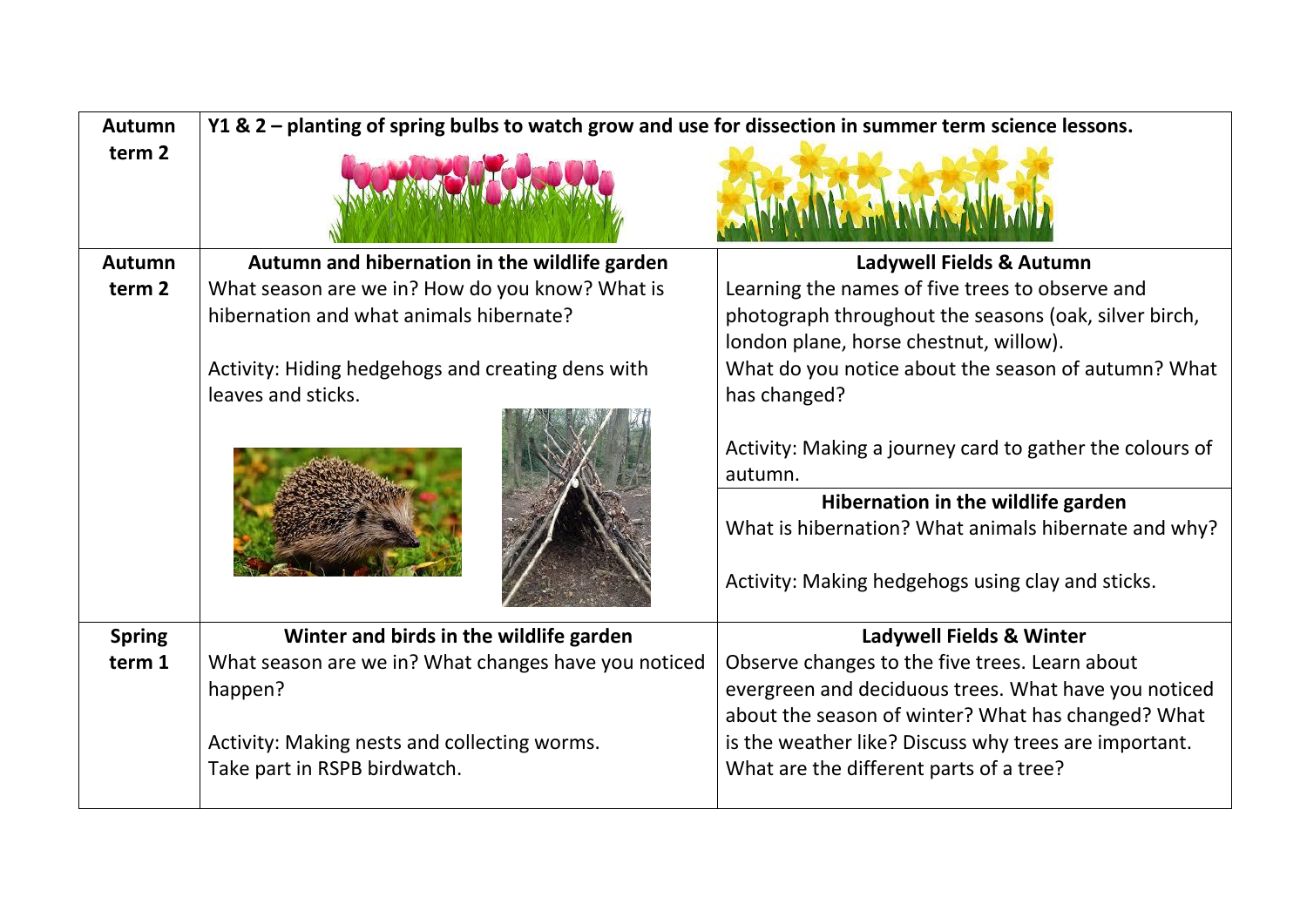|                                    |                                                                                                                                                                                                                                                                                           | <b>Activity: Bark rubbings</b>                                                                                                                                                                                                                                                         |  |
|------------------------------------|-------------------------------------------------------------------------------------------------------------------------------------------------------------------------------------------------------------------------------------------------------------------------------------------|----------------------------------------------------------------------------------------------------------------------------------------------------------------------------------------------------------------------------------------------------------------------------------------|--|
|                                    |                                                                                                                                                                                                                                                                                           | <b>Birds at Blythe Hill Fields</b><br>Can you identify these birds? Let's look at the features<br>and learn the names of these birds (robin, blackbird,<br>blue tit, sparrow, magpie).<br>Activity: Making nests and collecting worms. Looking at<br>feathers with magnifying glasses. |  |
| <b>Spring</b><br>term <sub>2</sub> | Spring in the wildlife garden                                                                                                                                                                                                                                                             | Den Building in the wildlife garden                                                                                                                                                                                                                                                    |  |
|                                    | What season are we in? What changes have you noticed<br>happen?<br>Activity: Den building, mud<br>painting and mud kitchen.<br>Collect frogspawn from<br>pond to be kept in tanks in<br>classrooms so children can<br>observe changes over time.<br>Planting potatoes for<br>competition. | Activity: Den building in<br>small groups. What<br>natural materials can<br>we use to build a den?<br>How can we be safe<br>using these materials?                                                                                                                                     |  |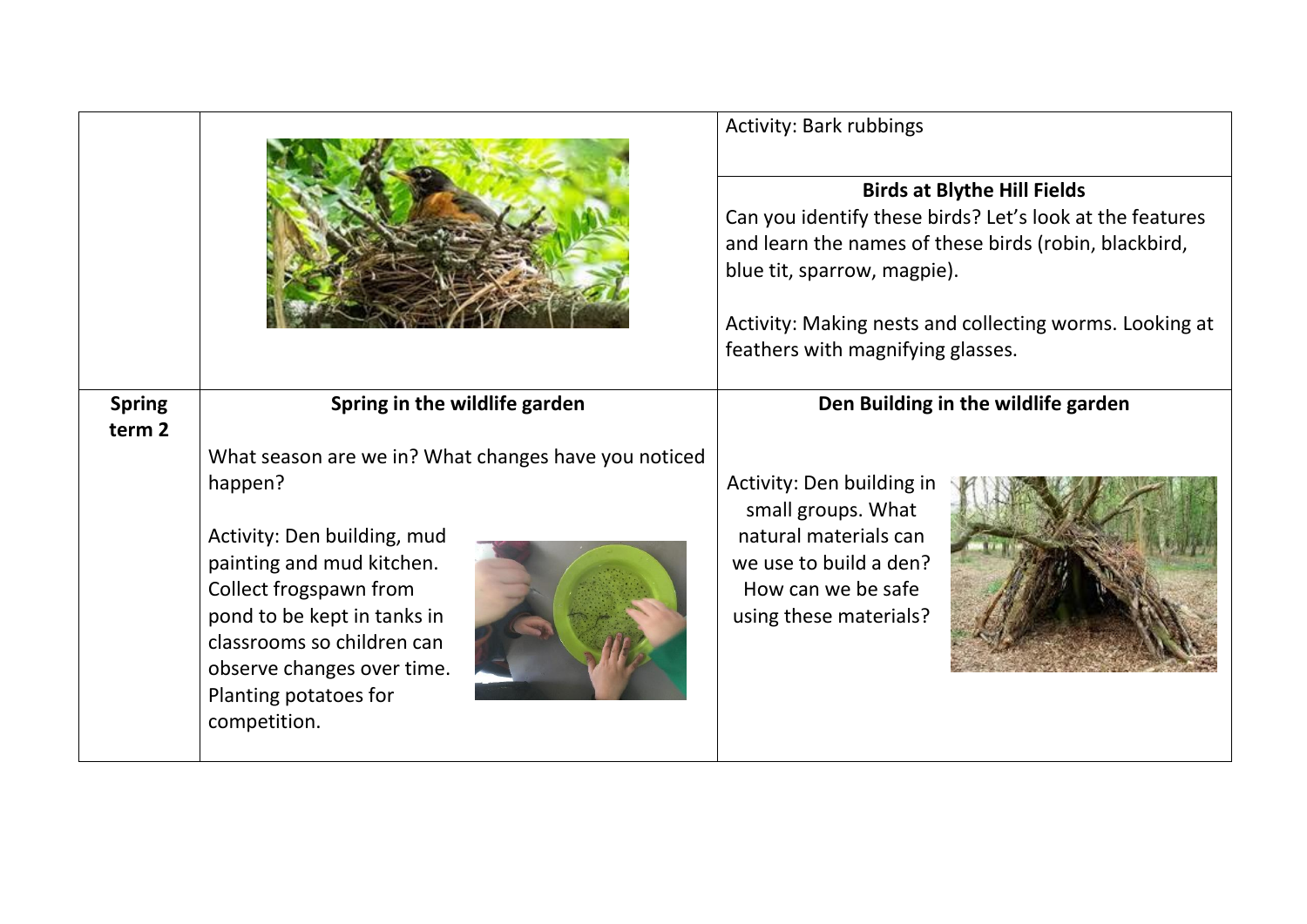| <b>Summer</b>     | Planting in the wildlife garden                                                            | <b>Ladywell Fields &amp; Spring</b>                     |  |
|-------------------|--------------------------------------------------------------------------------------------|---------------------------------------------------------|--|
| term 1            |                                                                                            | Observe changes to the five trees. What signs of spring |  |
|                   | What plants can you name and identify? Read the story                                      | can you spot? What is the weather like?                 |  |
|                   | of Jack and the Beanstalk together.                                                        | <b>Activity: Plant hunt</b>                             |  |
|                   | Activity: Plant French beans to take home and care for.<br><b>ASE Bug Hunt Competition</b> |                                                         |  |
|                   |                                                                                            | Plants in the wildlife garden                           |  |
|                   |                                                                                            | Session 1- Leaf identification activity                 |  |
|                   |                                                                                            | Session 2- Planting sunflowers to take home             |  |
|                   |                                                                                            | Session 3- Planting wildflowers to take home            |  |
|                   |                                                                                            |                                                         |  |
| <b>Summer</b>     | Minibeasts in the wildlife garden                                                          | Ladywell Fields & Summer                                |  |
| term <sub>2</sub> |                                                                                            |                                                         |  |
|                   | What are minibeasts? How many minibeasts can you                                           | Observe changes to the five trees. What do you notice   |  |
|                   | name? Can you describe their features?                                                     | about the season of summer? What is the weather like?   |  |
|                   |                                                                                            |                                                         |  |
|                   | Activity: Go on a minibeast hunt. Dig up soil and worms                                    | Activity: Making a journey card.                        |  |
|                   | and learn about minibeast habitats. Look at baby frogs<br>in the pond.                     |                                                         |  |